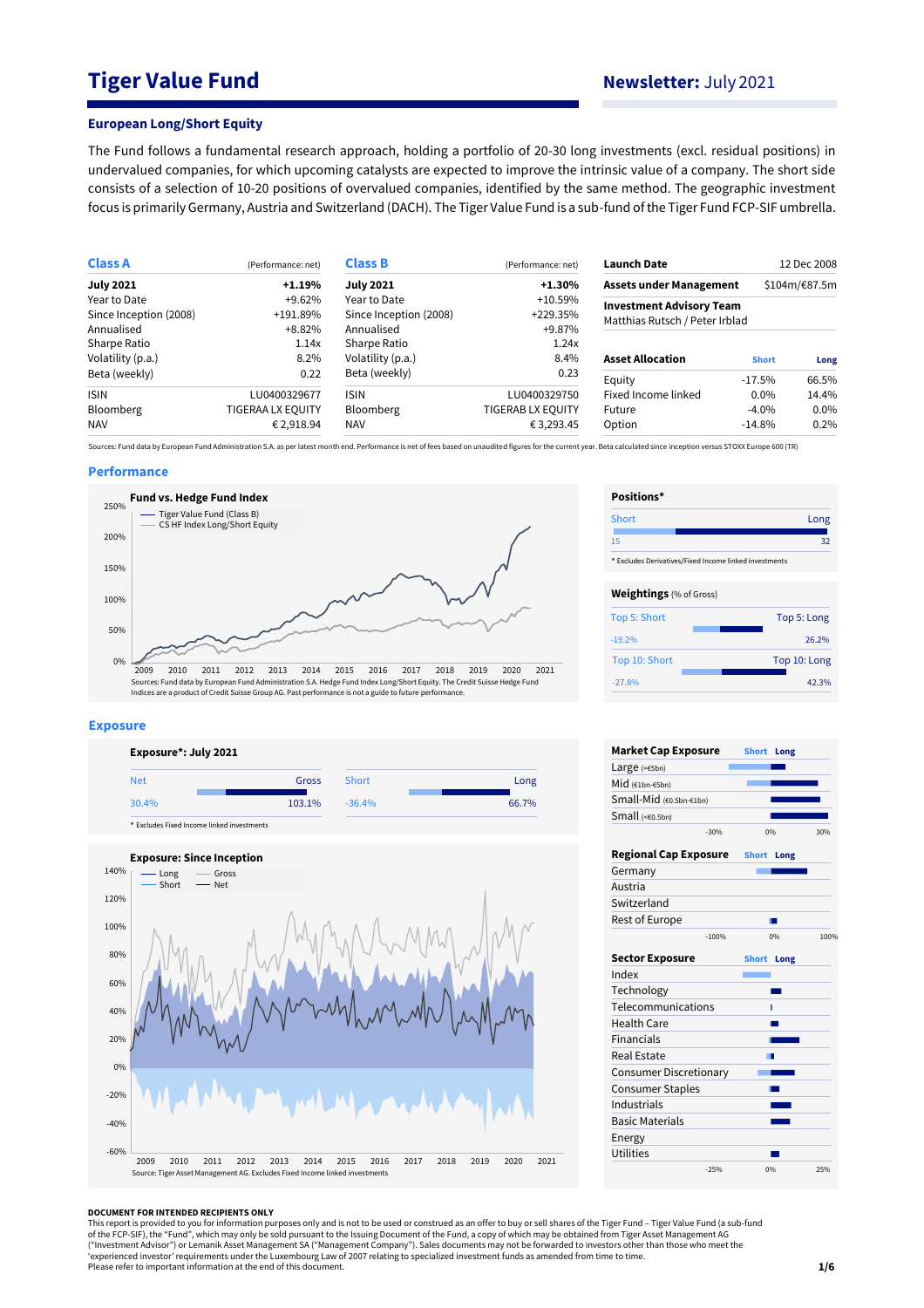## **Commentary: Value stock rotation isn't over – Inflation not "transitory"**

In July, the Tiger Value Fund ("TVF") was up +1.19% (class A), +1.30% (class B) and +1.25% (class U), making a cumulative net return of +9.62% (class A), +10.59% (class B) and +10.14% (class U) for the year-to-date. We further reduced our net equity exposure from 36.0% to 30.4% by increasing our short exposure from 33.2% to 36.4%by addingmore single shorts. Also, we have exited and reduced our positions in some of our catalyst value positions such as SGL Carbon, CTP and Klöckner and re-allocated funds into more promising catalyst value investment ideas such as Salzgitter.

After a period of value outperforming growth stocks due to inflation expectations and interest rates rising the market narrative shifted back to deflation over the last two weeks in July. With falling interest rates growth stocks outperformed value stocks despite inflation running at the highest rate in decades. While some inflation has been caused by bottlenecks associated with economic re-opening which will likely prove to be "transitory", we believe that broader inflationary pressures will last much longer due to rising costs in labour and structural shortages in various industries such as in freight and basic materials. Within the ongoing inflationary environment, we believe value stocks should outperform growth stocks over the coming months.

Our top long contributor was Salzgitter, a German steel producer and industrial holding, which was up +31% in July adding +81bp to our monthly performance. Other top attributors were DBAG(+9%), Apontis Pharma (+17%) and Klöckner (+11%). While Klöckner, DBAG and Salzgitter performed well after announcing guidance increases, the recent IPO Apontis Pharma started to perform after its strong Q2 results. Apontis profits from the structural trend into single pills which combine two or three off-patent pharmaceuticals typically taken in just one tablet. The company's growth momentum is accelerating with around +25% revenue growth annually and trades at a 30-50% discount to most relevant peers.

At Salzgitter which we started buying in early June after positive channel checks, we expect consensus beats for 2021 and 2022. Also, prospects for a better market balance including China's 180-degree turnaround in its trade and steel production policy and a reduction of European overcapacity due to the transformation to CO2-free steel production will be favourable. In addition, Salzgitter's CO2 certificates performed nearly +1000% to around Eur 1bn since the company started buying in 2016/17. If we add Salzgitter's 30% stake in Aurubis (copper smelter) of Eur 1.15bn,this already exceeds Salzgitter's current market capitalisation of around Eur 2bn, implying zero value for its core businesses Strip & Plate steel, Steel Trading, Technology and Mannesmann (combined around Eur 600m EBT in 2021). Despite the recent strong performance Salzgitter is still trading at only 3.5x PER 2021e and around 5x PER 2022e, a bargain for any value investor.

While our single short book had a positive attribution of +10bp the index hedges detracted our performance by -20bp. We intensified the research on potential shorts and increased our short positions with negative catalysts across various sectors incl. Hospitality, Real Estate and Consumer Discretionary. Also, we increased our position in a short where we believe the value of the company could be zero. At our index hedges we now hold 40 MDAX Futures and 900 Aug/Sept DAX puts funded by the short of 100 Aug DAX calls.

# **Outlook: Solid Q2 earnings drive further equity gains**

European equities had another solid month in July with the Stoxx Europe 600 rising 2.1% while the DAX was lagging and was broadly flat in July (+0.1%). The gains came on back of very solid Q2 results. So far 64.4% of earnings results in the Stoxx Europe 600 have exceeded expectations, above the 51% on average in the last 10 years. Revenues have also beaten expectations more than usual, 68.1% vs. the 10-year average of 56%.

Overall, Q2 earnings are tracking to increase +120.8% y/y and revenues +21.5%. The Healthcare (100% beats) and Financial (87% beats) sectors have had the most positive earnings surprised while the Real Estate (71% misses) sector has disappointed the most.

For 2021, the Basic Materials (+19.1% revenue growth) and Energy sectors (+42.7%) are expected to have the highest revenue growth while the Stoxx Europe 600 universe overall is expected to deliver +10.1% revenue growth in 2021. This reflects the inflationary pressures we are seeing in 2021 so far primarily coming from the raw material sectors.

#### **DOCUMENT FOR INTENDED RECIPIENTS ONLY**

This report is provided to you for information purposes only and is not to be used or construed as an offer to buy or sell shares of the Tiger Fund – Tiger Value Fund (a sub-fund of the FCP-SIF), the "Fund", which may only be sold pursuant to the Issuing Document of the Fund, a copy of which may be obtained from Tiger Asset Management AG ("Investment Advisor") or Lemanik Asset Management SA ("Management Company"). Sales documents may not be forwarded to investors other than those who meet the 'experienced investor' requirements under the Luxembourg Law of 2007 relating to specialized investment funds as amended from time to time. Please refer to important information at the end of this document.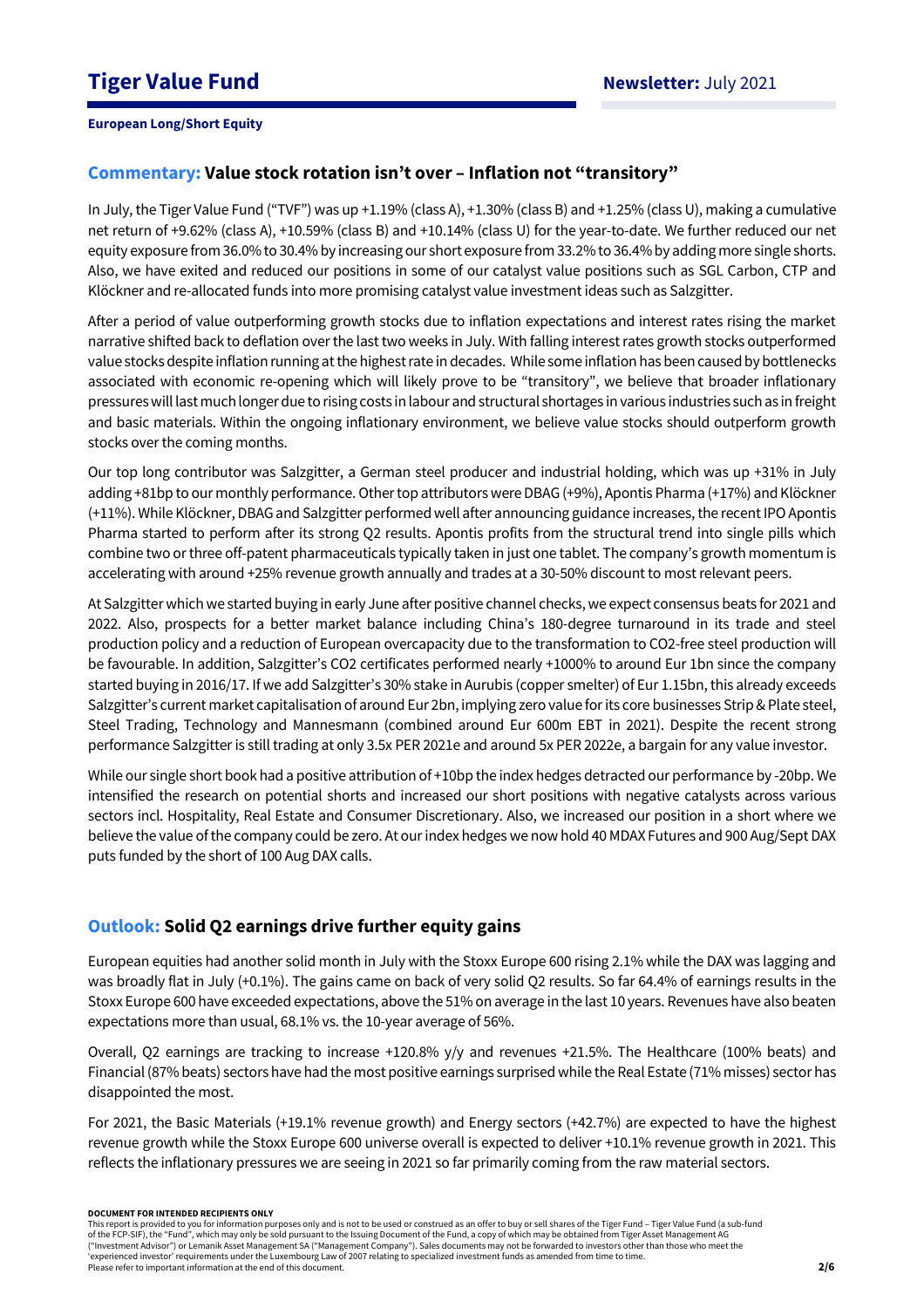# **Tiger Value Fund Newsletter:** July 2021

## **European Long/Short Equity**

In terms of earnings growth in 2021, Basic Materials (+86.7%) and Energy (+215.4%) are unsurprisingly at the top of the list but also Industrial (+107.5%) and Consumer Cyclicals (+210.9%). The only sector expected to report declining earnings in 2021 is Real Estate (-0.2%).

While inflation data generally moderated in May, in June and July inflation has come in stronger than expected. In the US, June CPI rose +5.4% vs. +4.9% expected. In Germany, inflation data for July came in very hot at +3.8% vs. +3.2% expected. Our expectation is that inflation will remain high and potentially also accelerate in H2 21 due to second round effects as companies are raising prices to offset rampant input cost inflation. Despite the continued high inflation readings, long term bond yields declined in July with the yield on the US 10-year treasury note declining from 1.47% to 1.22%. Also in Europe, bond yields declined with the 10-year German bund falling from -0.21% to -0.46%. We have yet to see the bond market spooked by the persistently high inflation data.

As inflation should remain high (or even accelerate) this may eventually cause central banks to pull back on monetary accommodation and investors will start to reverse their bets on deflation which should burden growth stocks and other interest rate sensitive companies for the coming months. We see the current environment as favourable for us and continue to find attractive long and short investment ideas which results into a balanced TVF portfolio (30.4% net, 66.7% long and 36.4% short exposure) with much less drawdown risk vs. equity markets. In addition, we have a full pipeline of catalyst-laden long and short ideas to profit from the current Q2 reporting season.

## **Tiger Value Fund Team,**

1 st August 2021

**DOCUMENT FOR INTENDED RECIPIENTS ONLY**

This report is provided to you for information purposes only and is not to be used or construed as an offer to buy or sell shares of the Tiger Fund – Tiger Value Fund (a sub-fund of the FCP-SIF), the "Fund", which may only be sold pursuant to the Issuing Document of the Fund, a copy of which may be obtained from Tiger Asset Management AG ("Investment Advisor") or Lemanik Asset Management SA ("Management Company"). Sales documents may not be forwarded to investors other than those who meet the 'experienced investor' requirements under the Luxembourg Law of 2007 relating to specialized investment funds as amended from time to time. Please refer to important information at the end of this document.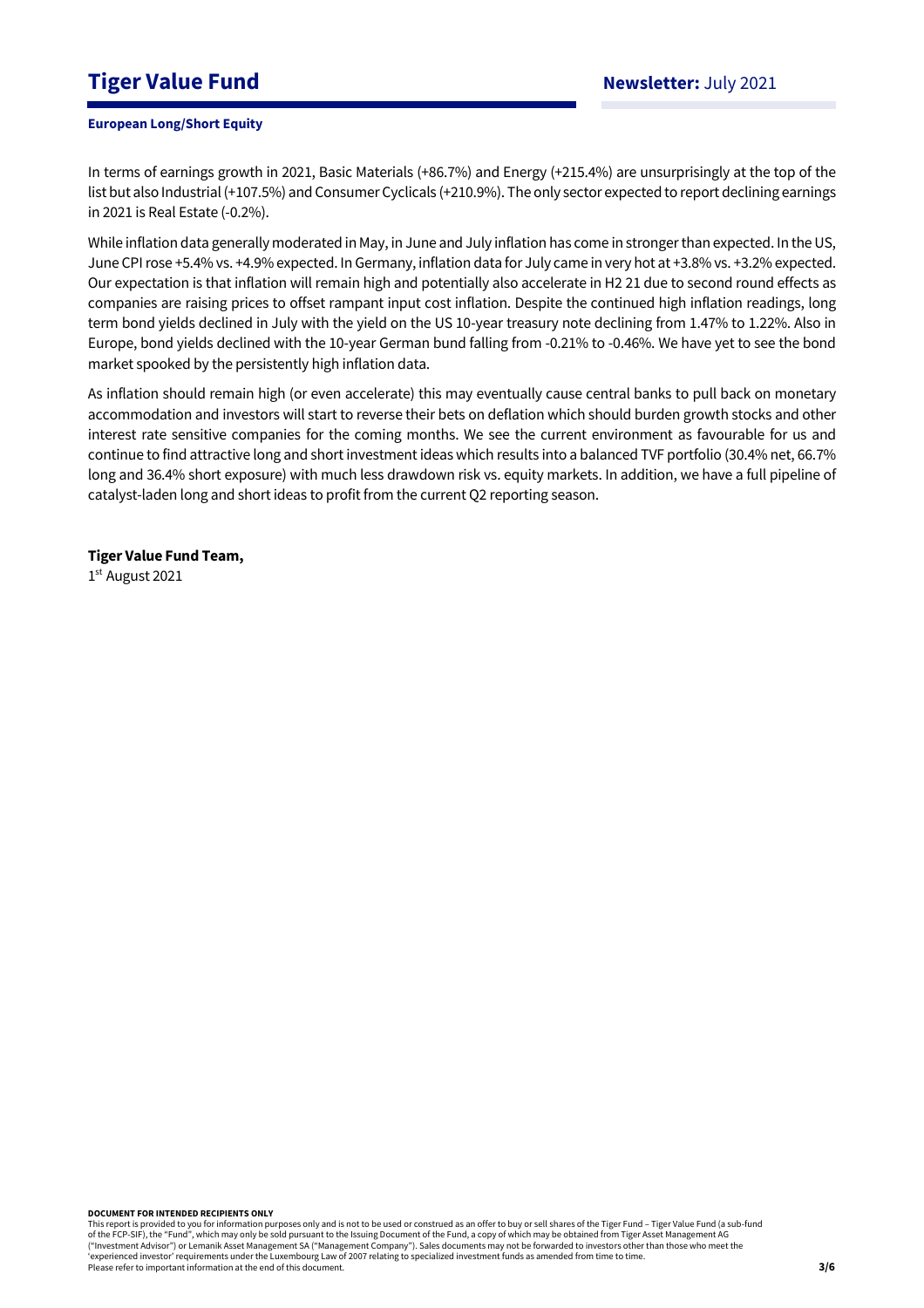# **Monthly Net Return**

| <b>Share Class A</b> | Jan           | Feb                      | Mar      | Apr      | May      | Jun      | Jul      | Aug                      | Sep                      | Oct                      | Nov                      | Dec      | Year                                                         |
|----------------------|---------------|--------------------------|----------|----------|----------|----------|----------|--------------------------|--------------------------|--------------------------|--------------------------|----------|--------------------------------------------------------------|
| 2021                 | 2.28%         | 2.24%                    | 1.62%    | 0.42%    | 0.97%    | 0.55%    | 1.19%    | $\overline{\phantom{a}}$ | ł,                       | ÷,                       | i,                       |          | 9.62%<br>- (Year-to-Date)                                    |
| 2020                 | 2.02%         | $-4.01%$                 | $-6.80%$ | 7.77%    | 2.84%    | 7.79%    | 1.31%    | 2.69%                    | 0.76%                    | $-3.66%$                 | 7.84%                    | 6.85%    | 26.90%                                                       |
| 2019                 | 4.37%         | 0.23%                    | $-0.91%$ | 1.44%    | $-4.53%$ | 1.09%    | 2.81%    | 1.72%                    | 0.49%                    | 1.98%                    | 3.69%                    | 2.92%    | 16.05%                                                       |
| 2018                 | 0.02%         | $-0.11%$                 | $-2.45%$ | 0.09%    | $-0.17%$ | $-3.99%$ | 2.20%    | $-2.14%$                 | $-1.58%$                 | $-3.14%$                 | $-2.73%$                 | $-7.43%$ | $-19.73%$                                                    |
| 2017                 | 1.96%         | 1.31%                    | 3.33%    | 0.22%    | 2.12%    | 0.97%    | $-1.07%$ | $-1.23%$                 | $-0.77%$                 | 0.45%                    | 0.39%                    | 0.41%    | 8.30%                                                        |
| 2016                 | $-3.91%$      | 0.21%                    | 4.43%    | 1.40%    | $-0.99%$ | $-1.85%$ | 0.91%    | 1.05%                    | 0.41%                    | 0.22%                    | 0.15%                    | 2.70%    | 4.58%                                                        |
| 2015                 | 2.07%         | 3.13%                    | 4.23%    | 0.99%    | 1.54%    | $-1.60%$ | 1.41%    | $-1.20%$                 | $-2.10%$                 | 3.89%                    | 1.45%                    | 1.60%    | 16.29%                                                       |
| 2014                 | 1.88%         | 2.56%                    | 0.63%    | 2.61%    | 0.63%    | $-0.34%$ | $-2.19%$ | $-0.42%$                 | $-1.20%$                 | $-1.32%$                 | 1.83%                    | 1.14%    | 5.82%                                                        |
| 2013                 | 3.57%         | 1.49%                    | $-0.66%$ | 0.24%    | 2.70%    | $-0.67%$ | 0.95%    | 0.07%                    | 3.00%                    | 2.66%                    | 1.14%                    | $-0.54%$ | 14.73%                                                       |
| 2012                 | 4.48%         | 1.51%                    | 1.35%    | $-1.68%$ | $-1.05%$ | $-0.37%$ | $-0.59%$ | 0.69%                    | 1.85%                    | 0.57%                    | $-0.53%$                 | 1.44%    | 7.79%                                                        |
| 2011                 | 3.43%         | $-0.21%$                 | 1.47%    | 2.14%    | 0.25%    | $-0.81%$ | $-1.32%$ | $-3.41%$                 | 0.45%                    | $-1.72%$                 | $-2.24%$                 | 0.86%    | $-1.31%$                                                     |
| 2010                 | 0.50%         | 0.06%                    | 2.22%    | $-0.32%$ | $-3.08%$ | 2.04%    | 0.05%    | 0.58%                    | 3.25%                    | 1.62%                    | 0.18%                    | $-0.41%$ | 6.75%                                                        |
| 2009                 | 0.56%         | 1.73%                    | 0.46%    | 2.87%    | 3.60%    | 5.51%    | 1.21%    | 4.35%                    | 1.05%                    | 0.62%                    | 1.26%                    | $-1.29%$ | 24.04%                                                       |
| 2008                 | $\frac{1}{2}$ | $\overline{\phantom{a}}$ | ł,       | ÷,       |          |          | ÷,       | ÷,                       | ł,                       | ÷                        | ÷,                       | 0.003%   | 0.003%                                                       |
|                      |               |                          |          |          |          |          |          |                          |                          |                          |                          |          | 8.82%<br>(Share Class A % Annualised Return Since Inception) |
| <b>Share Class B</b> | Jan           | Feb                      | Mar      | Apr      | May      | Jun      | Jul      | Aug                      | Sep                      | Oct                      | Nov                      | Dec      | Year                                                         |
| 2021                 | 2.46%         | 2.43%                    | 1.81%    | 0.48%    | 1.07%    | 0.62%    | 1.30%    | $\overline{\phantom{a}}$ |                          | $\overline{\phantom{a}}$ | $\overline{\phantom{a}}$ |          | - (Year-to-Date) 10.59%                                      |
| 2020                 | 2.06%         | $-3.97%$                 | $-6.76%$ | 7.81%    | 2.89%    | 7.64%    | 1.36%    | 2.90%                    | 0.84%                    | $-3.62%$                 | 8.13%                    | 7.31%    | 28.35%                                                       |
| 2019                 | 4.41%         | 0.26%                    | $-0.87%$ | 1.48%    | $-4.49%$ | 1.13%    | 2.86%    | 1.76%                    | 0.53%                    | 2.03%                    | 3.73%                    | 2.96%    | 16.64%                                                       |
| 2018                 | 0.07%         | $-0.07%$                 | $-2.41%$ | 0.13%    | $-0.13%$ | $-3.95%$ | 2.25%    | $-2.10%$                 | $-1.54%$                 | $-3.09%$                 | $-2.69%$                 | $-7.40%$ | $-19.33%$                                                    |
| 2017                 | 2.13%         | 1.43%                    | 3.58%    | 0.27%    | 2.30%    | 1.07%    | $-1.03%$ | $-1.19%$                 | $-0.73%$                 | 0.50%                    | 0.43%                    | 0.45%    | 9.47%                                                        |
| 2016                 | $-3.87%$      | 0.26%                    | 4.49%    | 1.52%    | $-1.01%$ | $-1.84%$ | 0.95%    | 1.10%                    | 0.46%                    | 0.27%                    | 0.20%                    | 2.91%    | 5.30%                                                        |
| 2015                 | 2.09%         | 3.33%                    | 4.55%    | 1.09%    | 1.69%    | $-1.68%$ | 1.53%    | $-1.24%$                 | $-2.06%$                 | 4.03%                    | 1.58%                    | 1.74%    | 17.69%                                                       |
| 2014                 | 2.04%         | 2.75%                    | 0.71%    | 2.81%    | 0.70%    | $-0.32%$ | $-2.15%$ | $-0.37%$                 | $-1.16%$                 | $-1.28%$                 | 1.87%                    | 1.19%    | 6.84%                                                        |
| 2013                 | 3.78%         | 1.62%                    | $-0.67%$ | 0.30%    | 2.91%    | $-0.69%$ | 1.05%    | 0.11%                    | 3.23%                    | 2.87%                    | 1.24%                    | $-0.53%$ | 16.15%                                                       |
| 2012                 | 4.52%         | 1.55%                    | 1.39%    | $-1.64%$ | $-1.01%$ | $-0.33%$ | $-0.54%$ | 0.73%                    | 1.89%                    | 0.61%                    | $-0.49%$                 | 1.40%    | 8.23%                                                        |
| 2011                 | 3.62%         | $-0.18%$                 | 1.56%    | 2.27%    | 0.21%    | $-0.71%$ | $-1.28%$ | $-3.37%$                 | 0.49%                    | $-1.68%$                 | $-2.20%$                 | 0.90%    | $-0.59%$                                                     |
| 2010                 | 0.57%         | 0.10%                    | 2.40%    | $-0.28%$ | $-3.04%$ | 2.08%    | 0.05%    | 0.62%                    | 3.32%                    | 1.80%                    | 0.19%                    | $-0.36%$ | 7.57%                                                        |
| 2009                 | 0.62%         | 1.87%                    | 0.52%    | 3.25%    | 3.90%    | 5.95%    | 1.34%    | 4.62%                    | 1.08%                    | 0.70%                    | 1.38%                    | $-1.26%$ | 26.51%                                                       |
| 2008                 | ÷,            | ÷,                       | ÷,       | ÷,       | ÷,       |          | ÷,       | ÷,                       | $\overline{\phantom{a}}$ | ÷,                       | ÷,                       | 0.02%    | 0.02%                                                        |
|                      |               |                          |          |          |          |          |          |                          |                          |                          |                          |          | 9.87%<br>(Share Class B% Annualised Return Since Inception)  |
| <b>Share Class U</b> | Jan           | Feb                      | Mar      | Apr      | May      | Jun      | Jul      | Aug                      | Sep                      | Oct                      | Nov                      | Dec      | Year                                                         |
| 2021                 | 2.40%         | 2.33%                    | 1.67%    | 0.50%    | 1.02%    | 0.58%    | 1.25%    | $\overline{\phantom{a}}$ | ÷,                       | $\overline{\phantom{a}}$ | $\overline{\phantom{a}}$ |          | - (Year-to-Date) 10.14%                                      |
| 2020                 | 2.19%         | $-3.87%$                 | $-6.46%$ | 7.87%    | 2.95%    | 6.27%    | 1.41%    | 2.77%                    | 0.81%                    | $-3.54%$                 | 7.85%                    | 7.39%    | 27.29%                                                       |
| 2019                 | 4.34%         | 0.43%                    | $-0.65%$ | 1.69%    | $-4.27%$ | 1.31%    | 3.06%    | 2.07%                    | 0.73%                    | 2.27%                    | 3.38%                    | 3.18%    | 18.68%                                                       |
| 2018                 | 0.24%         | $-0.04%$                 | $-2.21%$ | 0.24%    | 0.20%    | $-3.78%$ | 2.41%    | $-1.91%$                 | $-1.23%$                 | $-2.86%$                 | $-2.44%$                 | $-7.22%$ | $-17.39%$                                                    |
| 2017                 |               |                          |          |          |          |          | ä,       | $-0.99%$                 | $-0.91%$                 | 0.62%                    | 0.67%                    | 0.60%    | $-0.02%$                                                     |

**8.09% (Share Class U % Annualised Return Since Inception)**

**DOCUMENT FOR INTENDED RECIPIENTS ONLY**

This report is provided to you for information purposes only and is not to be used or construed as an offer to buy or sell shares of the Tiger Fund – Tiger Value Fund (a sub-fund<br>of the FCP-SIF), the "Fund", which may only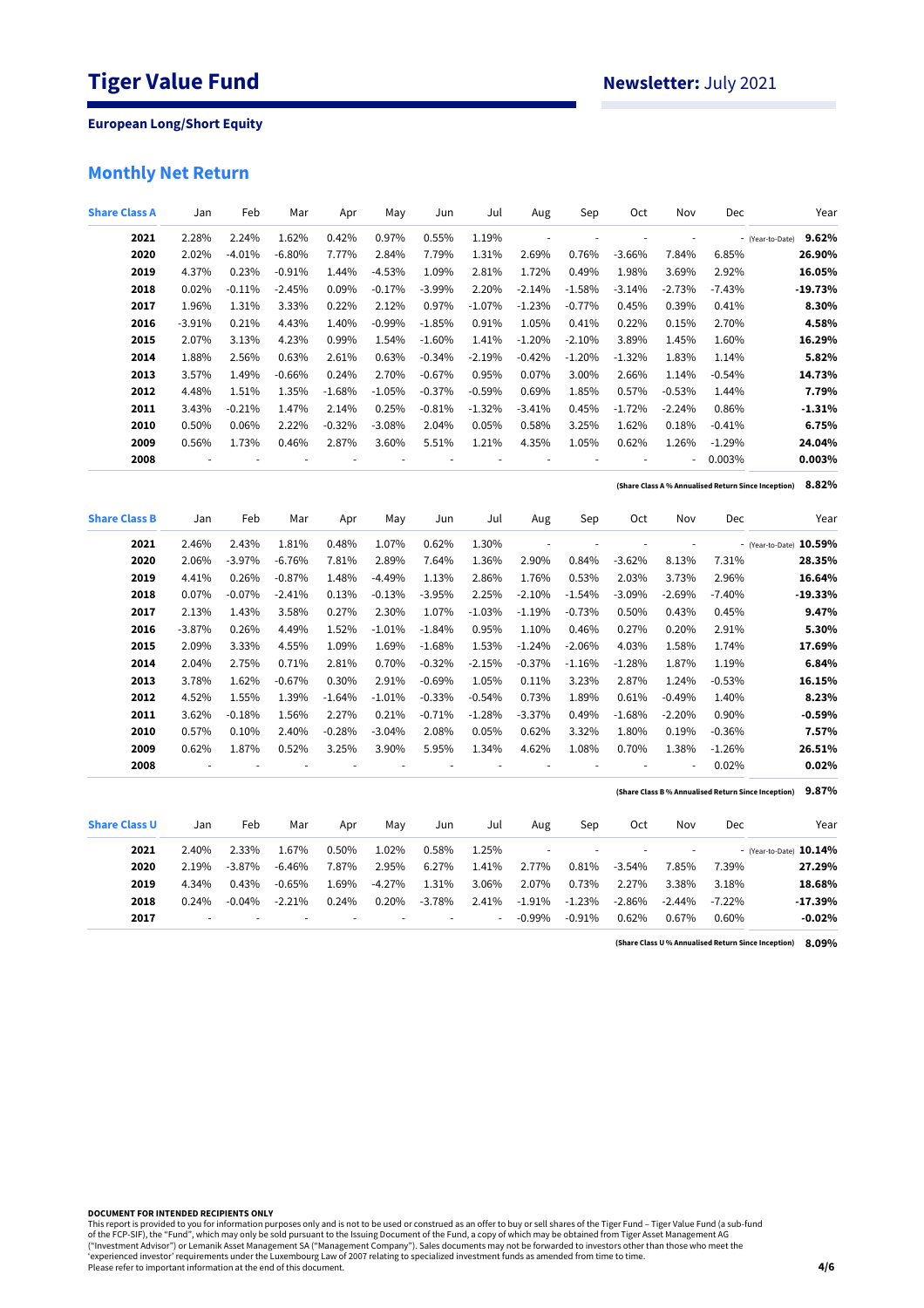# **Share Classes and Performance**

| <b>Share Class</b>        | <b>Class A</b>    | <b>Class B</b>    | <b>Class U</b>    | <b>Class V</b> |
|---------------------------|-------------------|-------------------|-------------------|----------------|
| <b>Investment Minimum</b> | € 125,000         | € 5,000,000       | US\$ 125,000      | € 2,500,000    |
| <b>Management Fee</b>     | 2.00%             | 1.50%             | 2.00%             | 1.50%          |
| <b>Performance Fee</b>    | 20%               | 15%               | 20%               | 20%            |
| Redemption                | Monthly*          | 6 months          | Monthly*          | 3 months       |
| <b>Subscription</b>       | Monthly           | Monthly           | Monthly           | Monthly        |
| <b>Income Treatment</b>   | Accumulation      | Accumulation      | Accumulation      | Distribution   |
| Date of Inception         | Dec 2008          | Dec 2008          | Aug 2017          | <b>TBA</b>     |
|                           |                   |                   |                   |                |
| <b>ISIN</b>               | LU0400329677      | LU0400329750      | LU1647855136      | LU1740273310   |
| <b>Bloomberg</b>          | TIGERAA LX EQUITY | TIGERAB LX EQUITY | TIGERVU LX EQUITY | <b>TBA</b>     |
| <b>NAV</b>                | € 2,918.94        | € 3,293.45        | \$1,374.15        | € 1,187.78     |
|                           |                   |                   |                   |                |
| <b>Performance (net)</b>  | <b>Class A</b>    | <b>Class B</b>    | <b>Class U</b>    |                |
| <b>July 2021</b>          | $+1.19%$          | $+1.30%$          | $+1.25%$          |                |
| <b>Year to Date</b>       | $+9.62%$          | $+10.59%$         | $+10.14%$         |                |
| <b>Since inception</b>    | +191.89%          | +229.35%          | $+37.42%$         |                |
| Annualised                | $+8.82%$          | +9.87%            | $+8.09%$          |                |
|                           |                   |                   |                   |                |
| <b>Sharpe Ratio</b>       | 1.14x             | 1.24x             | <b>NM</b>         |                |
| Volatility (p.a.)         | 8.2%              | 8.4%              | <b>NM</b>         |                |
| <b>Beta</b>               | 0.22              | 0.23              | <b>NM</b>         |                |
|                           |                   |                   |                   |                |

\* The redemption notice has to be faxed to the Administrator five business days prior to month end (cut-off 5pm CET). Please see the offering document for further information.<br>Sources: Fund data by European Fund Administra

# **Fund Information**

| EUR                                |
|------------------------------------|
| Luxembourg                         |
| Open-ended multi-class             |
| <b>FCP-SIF</b>                     |
| Long/Short Equity and Active Value |
| None                               |
| Yes                                |
|                                    |

# **Service Providers**

| <b>Management Company/</b><br><b>AIFM</b> | Lemanik Asset Management SA     |
|-------------------------------------------|---------------------------------|
| <b>Investment Advisor</b>                 | Tiger Asset Management AG       |
| <b>Prime Broker</b>                       | <b>SEBAB</b>                    |
| Custodian                                 | <b>SEB SA</b>                   |
| Administrator                             | European Fund Administration SA |
| <b>Auditor</b>                            | PricewaterhouseCoopers          |
| <b>Legal Advisor</b>                      | Linklaters LLP                  |



#### **DOCUMENT FOR INTENDED RECIPIENTS ONLY**

This report is provided to you for information purposes only and is not to be used or construed as an offer to buy or sell shares of the Tiger Fund – Tiger Value Fund (a sub-fund<br>of the FCP-SIF), the "Fund", which may only